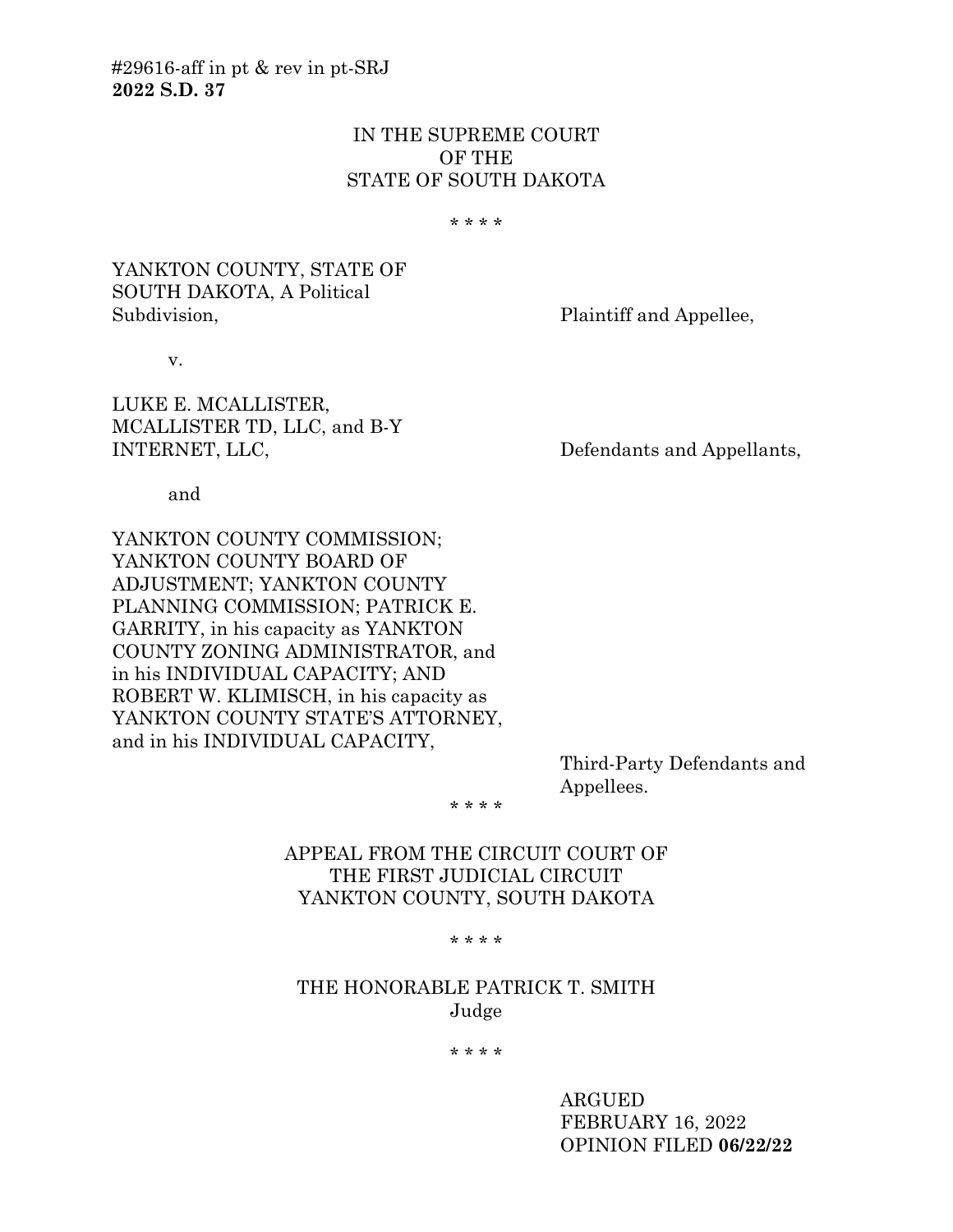JONATHAN A. HEBER MEREDITH A. MOORE of Cutler Law Firm, LLP

DOUGLAS M. DEIBERT of Cadwell, Sanford, Deibert & Garry LLP Sioux Falls, South Dakota Attorneys for plaintiff and

Attorneys for defendants and appellants.

appellee and third-party defendants and appellees.

MARK D. FITZGERALD of Fitzgerald, Vetter, Temple & Bartell<br>Norfolk, Nebraska

Attorneys for third-party defendant and appellee Patrick E. Garrity.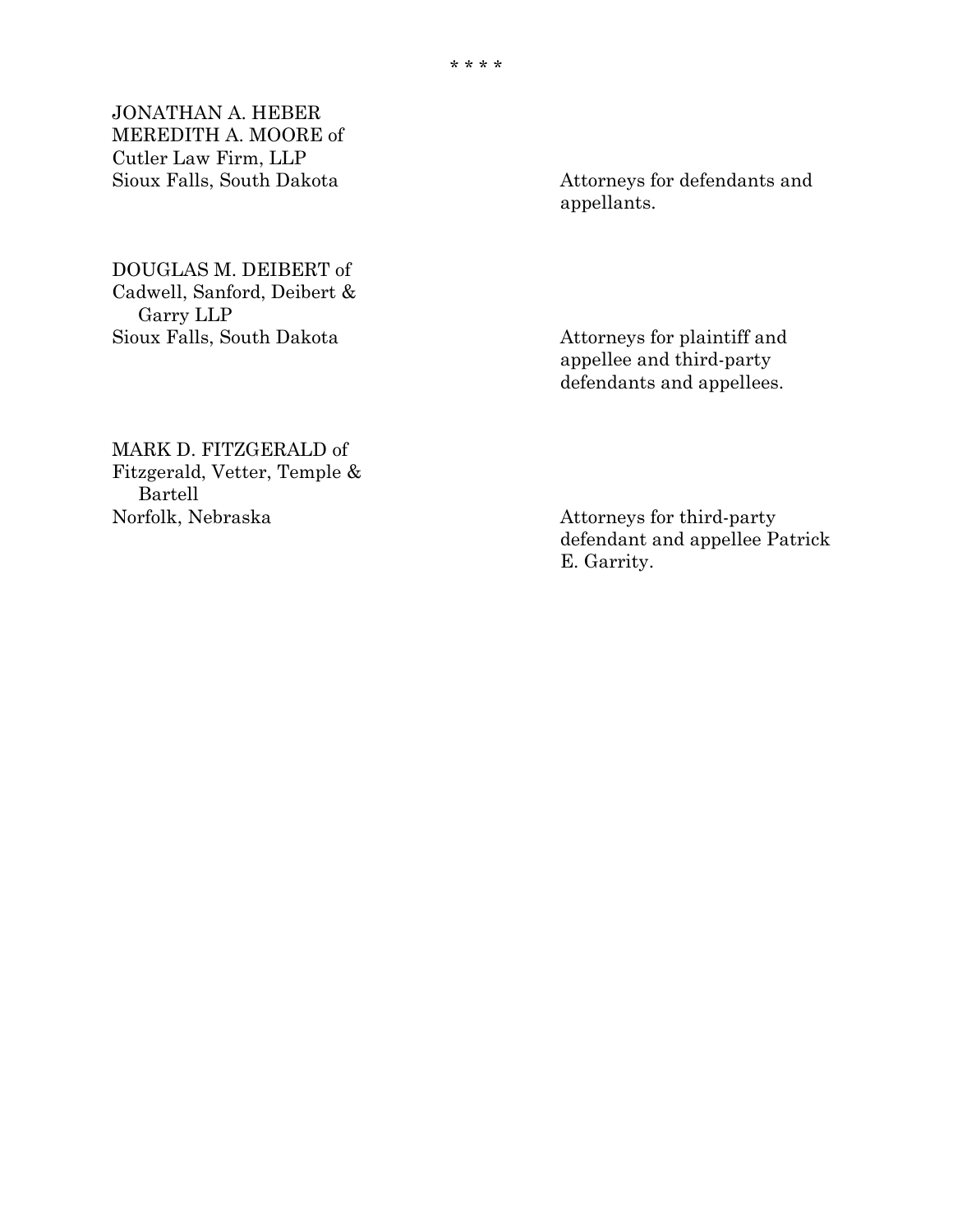### JENSEN, Chief Justice

[¶1.] Yankton County brought an action seeking an injunction against Luke McAllister, McAllister TD, LLC (MTD), and B-Y Internet, LLC (B-Y) (collectively referred to as "McAllisters") to cease a wireless internet provider business that Yankton County alleged was operating in violation of a county zoning ordinance. McAllisters answered the complaint. Luke and MTD also asserted counterclaims for barratry, alleging the complaint against them was frivolous. Later, B-Y counterclaimed against Yankton County for barratry and abuse of process, while Luke and MTD added counterclaims for abuse of process and expanded their barratry claims against Yankton County. McAllisters also filed a third-party complaint asserting an abuse of process claim against Yankton County Commission (Commission), Yankton County Board of Adjustment (BOA), and Yankton County Planning Commission (collectively referred to as "Yankton County Entities"), Yankton County Zoning Administrator Patrick Garrity, and Yankton County State's Attorney Robert Klimisch. McAllisters also included a claim for civil conspiracy to commit abuse of process against Garrity and Klimisch.

[¶2.] The circuit court granted summary judgment dismissing McAllisters' claims, concluding that they had failed to provide timely notice to the county auditor of their injuries as required by SDCL 3-21-2 and SDCL 3-21-3. The circuit court also determined that Klimisch was entitled to prosecutorial immunity. McAllisters appeal raising two issues: (1) whether the circuit court erred in concluding that SDCL 3-21-2 and SDCL 3-21-3 barred their claims, and (2) whether

-1-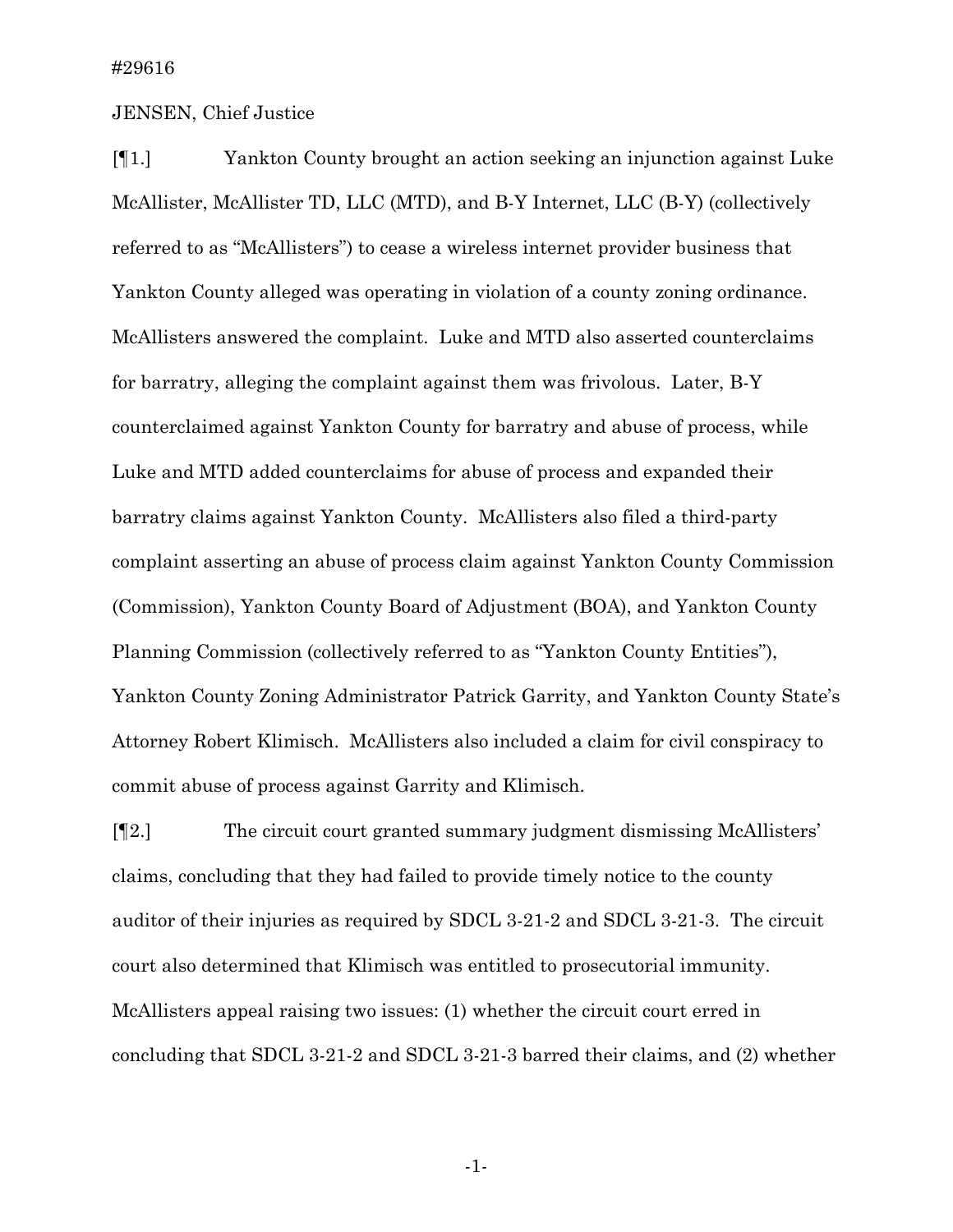the circuit court erred in concluding that Klimisch is entitled to prosecutorial immunity. We affirm in part and reverse in part.

#### **Facts and Procedural History**

[¶3.] Luke McAllister owned and operated MTD d/b/a Fire & Ice.[1](#page-3-0) Luke's brother, Cam McAllister, is a co-owner of MTD. In October 2017, Cam emailed Garrity regarding a separate business which would provide wireless internet services. Cam's specific question for Garrity was whether a Yankton County zoning ordinance (Ordinance) required any permits or licenses to operate the new business in Yankton County. Garrity responded that he believed a similar wireless internet provider had obtained a conditional use permit (CUP) and asked if Cam's business was associated with that project. Cam told Garrity that he would be starting a new business, B-Y, that would provide the same services as current providers in the area. Garrity did not respond further. Luke formed B-Y on November 29, 2017, and registered the fictitious business name, South Dakota Wireless Internet.

[¶4.] On March 12, 2018, Garrity sent a letter to Luke stating that B-Y was operating in violation of the Ordinance and needed to obtain a CUP. This letter was also sent to Klimisch and some members of the Commission. Following this letter, Garrity, Klimisch, Luke, and Cam engaged in further discussions regarding the potential need for a CUP. In late March 2018, Garrity told Luke that he would place B-Y on the Commission meeting agenda to address whether B-Y needed a CUP. The issue was never placed on the Commission calendar.

<span id="page-3-0"></span><sup>1.</sup> Fire & Ice was a recreational and seasonal business that sold various items including alcohol, water, ice, and camping supplies in an open-air building in the spring and summer of 2017.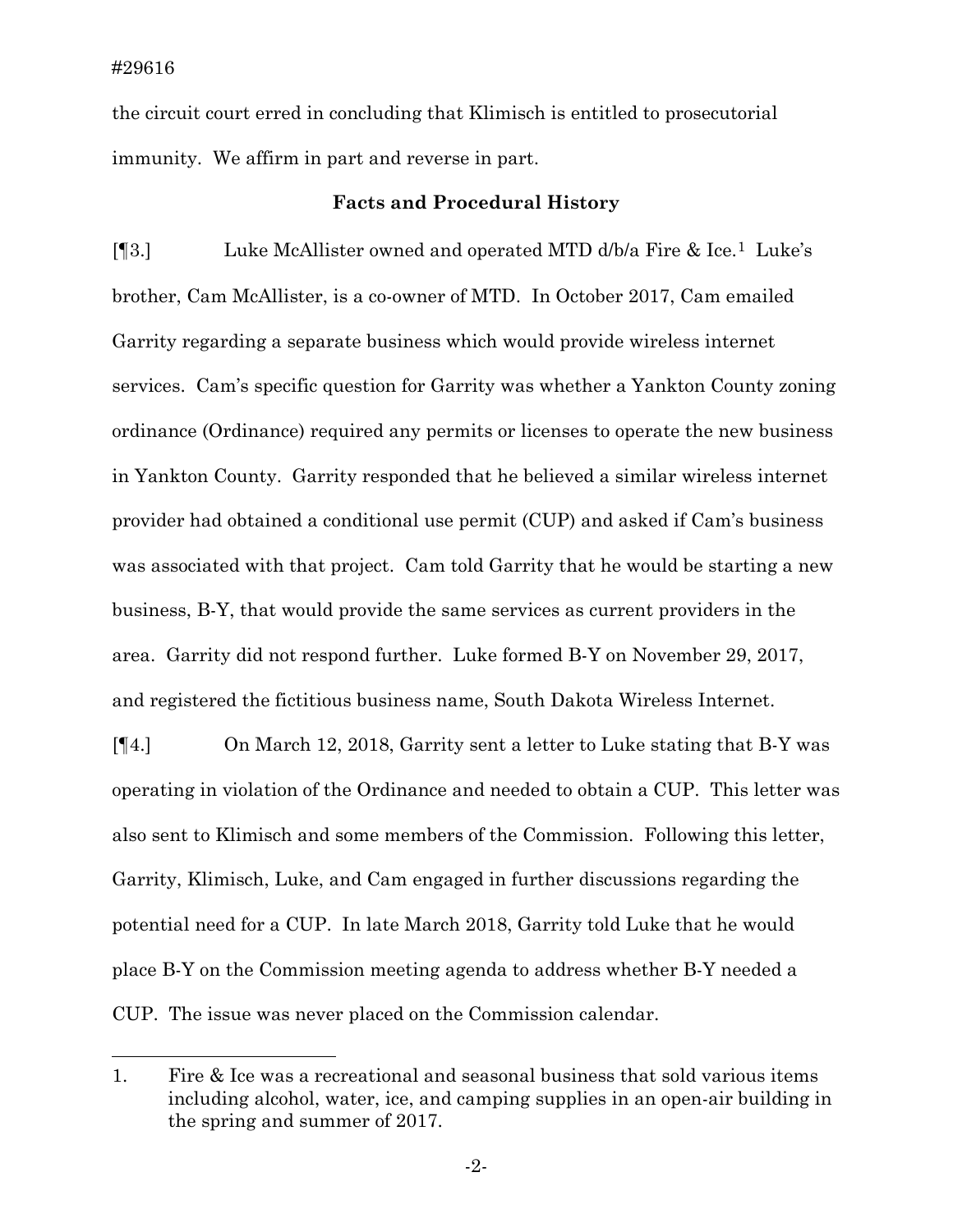[¶5.] Yankton County commenced a civil action against Luke, MTD, and B-Y on June 8, 2018, alleging they were operating a wireless internet business in violation of the Ordinance. The complaint sought a cease and desist injunction against McAllisters, as well as a request for fines and other monetary relief. Klimisch signed the complaint on behalf of Yankton County.

[¶6.] Luke and MTD filed separate answers alleging that B-Y was a standalone legal entity, therefore they could not be held liable for any of the claims against B-Y under SDCL 47-34A-303. Luke and MTD also filed counterclaims for barratry alleging Yankton County's action against Luke and MTD was frivolous and meritless, and undertaken without probable cause to believe it would succeed on the merits. B-Y filed an answer denying that B-Y is a wireless communication facility under the Ordinance and, in the alternative, alleged that it was exempt from obtaining a CUP.

[¶7.] Between July 2018 and April 2019, the parties engaged in discussions and conducted discovery concerning the issues in the action. On April 17, 2019, the parties entered into a stipulated agreement to dismiss all claims without prejudice, which was conditioned upon reaching a mutual settlement. Luke and MTD later withdrew their consent for the dismissal of the counterclaims. On April 25, 2019, the Yankton County Planning and Zoning Commission (P&Z) held a meeting and voted unanimously (7–0) that B-Y fell within an exception to the Ordinance and had not been operating in violation of the Ordinance. The P&Z recommended their findings to the Commission. There is no indication that the Commission considered or voted on the recommendation.

-3-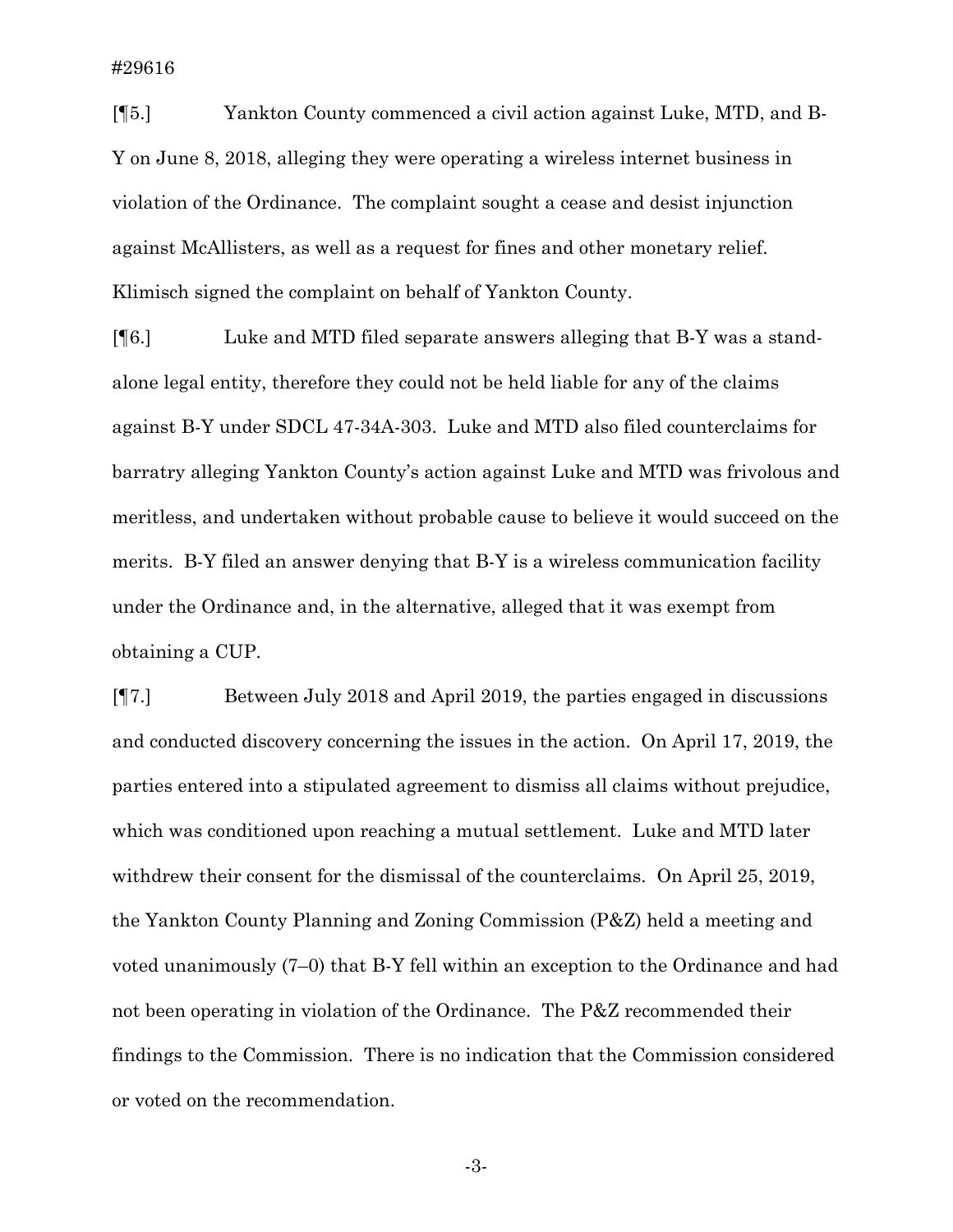[¶8.] On May 8, 2019, McAllisters delivered a letter to Klimisch and several Commissioners that described the events underlying their claim for barratry. McAllisters asserted that Yankton County's claims were frivolous and meritless, and that the County had an insufficient factual basis to file the claim. McAllisters also asserted that no other local wireless internet provider had obtained a CUP or been sued by Yankton County for allegedly operating in violation of the Ordinance.

[¶9.] Cam met with Commissioners Don Kettering and Dan Klimisch (Commissioner Klimisch) to discuss the lawsuit on May 17, 2019. At this meeting, Cam asked Kettering if he recalled the decision to file the suit and who made the decision to file a lawsuit. Kettering replied, "I think so"; and "I think it was, the issue was over something out at Fire and Ice." Kettering continued when pressed by Cam: "that was, the Fire and Ice reason was, the reason that—the, the issue at Fire and Ice had not been resolved so that was I think the logic of the commission at the time was—[.]"[2](#page-5-0)

[¶10.] On July 3, 2019, McAllisters emailed a letter to Klimisch demanding payment to settle and dismiss their claims against Yankton County. The letter warned that if the parties did not reach a mutual settlement, Luke and MTD intended to amend their counterclaims to add claims for abuse of process. The letter detailed their abuse of process claims asserting that Yankton County was using the lawsuit to stop B-Y from doing business and competing with other local wireless internet providers. The letter stated that McAllisters believed that the

<span id="page-5-0"></span><sup>2.</sup> McAllisters claimed that Fire & Ice ceased operations in October 2017 due to harassment and pressure from Garrity.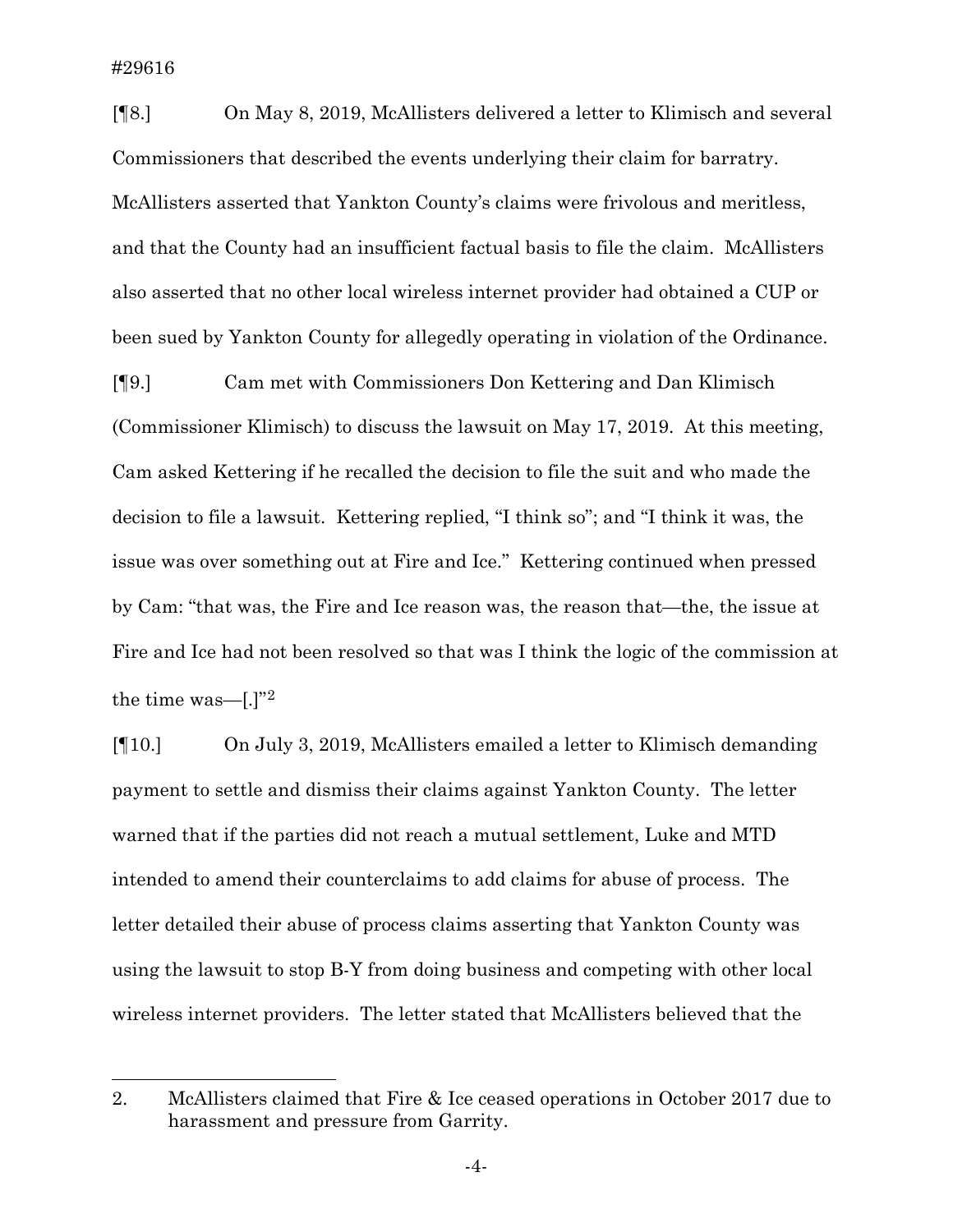lawsuit was motivated by Garrity's close relationship with an individual who owned a competing business in Yankton. McAllisters stated that they may also have claims for civil conspiracy to commit abuse of process and other claims. McAllisters asked Klimisch to share the letter with the members of the Commission and P&Z. Luke emailed a copy of the letter to the Commission and BOA members on July 15, 2019. On August 23, 2019, Klimisch informed McAllisters that the matter had been turned over to the County's insurance provider.

[¶11.] On August 23, 2019, Luke, MTD, and B-Y filed a third-party complaint for abuse of process against Yankton County Entities, Garrity, individually and in his capacity as the Yankton County Zoning Administrator, and Klimisch, individually and in his capacity as Yankton County State's Attorney. The thirdparty complaint asserted that Yankton County Entities, Klimisch, and Garrity improperly and wrongfully commenced the lawsuit against McAllisters to prevent them from operating B-Y and Fire & Ice. The third-party complaint also included a claim against Garrity and Klimisch for civil conspiracy to commit abuse of process, alleging that the two conspired to use the lawsuit to stop B-Y and Fire & Ice from operating. Luke and MTD amended their counterclaims against Yankton County on September 27, 2019, alleging abuse of process and expanding their barratry claim. On September 27, 2019, B-Y also amended its answer to add similar counterclaims for barratry and abuse of process against Yankton County.

[¶12.] Yankton County Entities and Klimisch filed a motion for summary judgment on September 11, 2020, which Garrity joined on September 16, 2020. The motion sought dismissal of McAllisters' claims, asserting that McAllisters had failed

-5-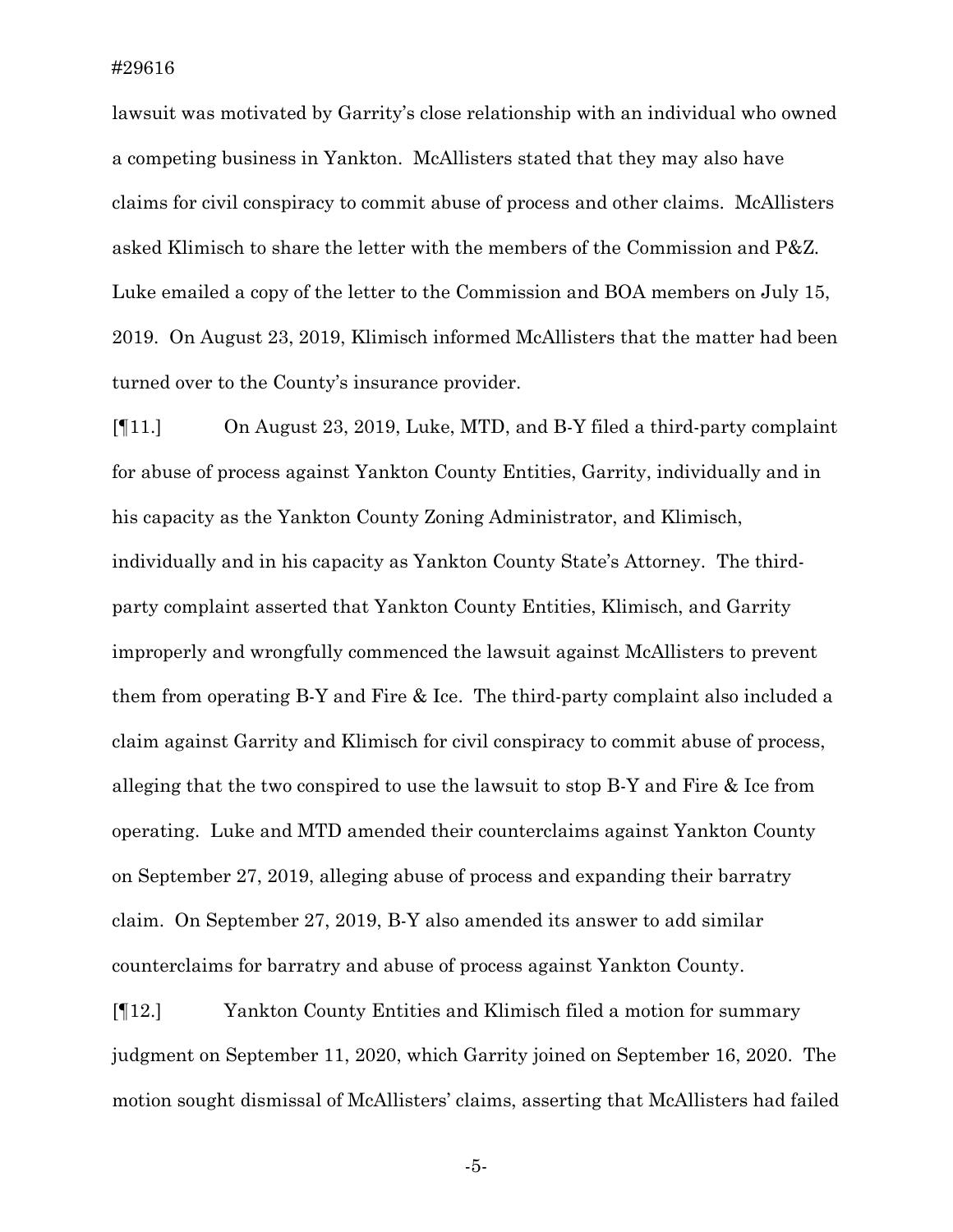to provide timely notice of their claims to the county auditor as required by SDCL 3- 21-2 and SDCL 3-21-3. They also argued that Klimisch was entitled to prosecutorial immunity.

[¶13.] The circuit court granted summary judgment in favor of Yankton County Entities, Klimisch, and Garrity, determining that McAllisters failed to give written notice of their claims to the county auditor within 180 days from the date of their injury. The court concluded that McAllisters' injuries occurred as to all claims when McAllisters answered Yankton County's complaint. The circuit court also concluded that the barratry counterclaims did not substantially comply with the written notice requirements in SDCL 3-21-2 or SDCL 3-21-3. Additionally, the circuit court determined that Klimisch was entitled to prosecutorial immunity because he brought the lawsuit in his capacity as the Yankton County State's Attorney. Yankton County, which had not joined in the original summary judgment motion, filed a motion for summary judgment on the same grounds after the circuit court entered its memorandum decision. Without waiving claims of error, the parties stipulated to the inclusion of Yankton County in the circuit court's order granting summary judgment.

[¶14.] McAllisters appeal the circuit court's order granting the motions for summary judgment, raising two issues:

- 1. Whether the circuit court erred in concluding that McAllisters' claims were barred under SDCL 3-21-2 and SDCL 3-21-3.
- 2. Whether the circuit court erred in concluding that Klimisch was entitled to prosecutorial immunity.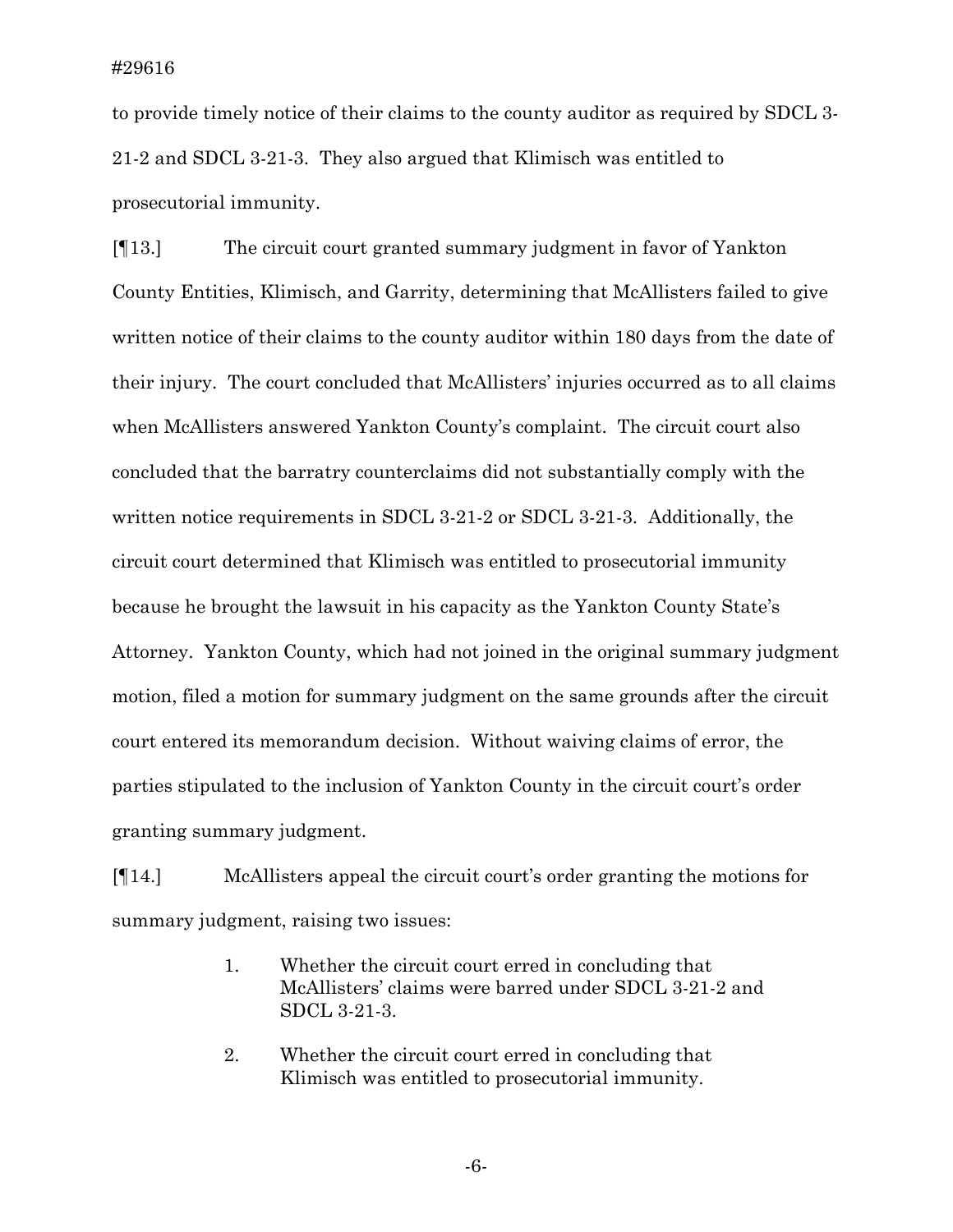## **Standard of Review**

[¶15.] "A grant or denial of summary judgment is reviewed de novo." *Abata v. Pennington Cnty. Bd. of Comm'rs*, 2019 S.D. 39, ¶ 8, 931 N.W.2d 714, 718. "When conducting a de novo review, we give no deference to the circuit court's decision to grant summary judgment. When reviewing a circuit court's grant of summary judgment, this Court only decides whether genuine issues of material fact exist and whether the law was correctly applied." *Lammers v. State by & through Dep't of Game, Fish & Parks*, 2019 S.D. 44, ¶ 9, 932 N.W.2d 129, 132 (citation omitted) (internal quotation marks omitted). "We view the evidence most favorably to the nonmoving party and resolve reasonable doubts against the moving party." *Id.*  (citation omitted).

## **Analysis and Decision**

# *1. Whether the circuit court erred in concluding that McAllisters' claims are barred by SDCL 3-21-2 and SDCL 3-21-3***.**

## *Barratry*

[¶16.] "This Court has interpreted SDCL 3-21-2 as requiring notice of injury for all causes of action sounding in tort." *Wolff v. Sec'y of S.D. Game, Fish & Parks Dep't*, 1996 S.D. 23, ¶ 20, 544 N.W.2d 531, 534. SDCL 3-21-2 provides in part that:

> No action for the recovery of damages for personal injury, property damage, error, or omission or death caused by a public entity or its employees may be maintained against the public entity or its employees unless written notice of the time, place, and cause of the injury is given to the public entity as provided by this chapter within one hundred eighty days after the injury.

In applying SDCL 3-21-2, we have held that "[i]n order to *commence* suit on [tort claims], the provision of statutory notice was mandatory." *Finck v. City of Tea*, 443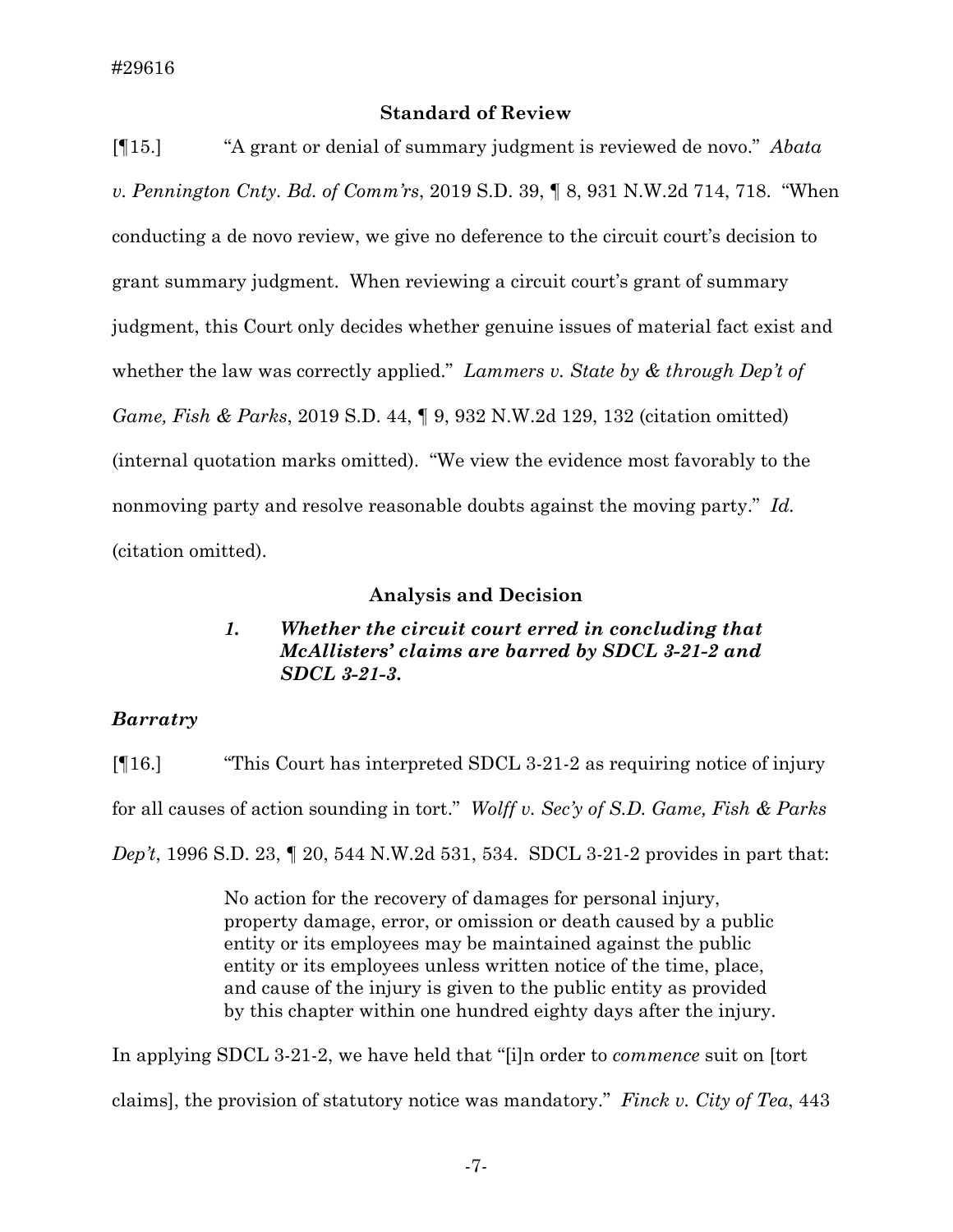N.W.2d 632, 635 (S.D. 1989) (emphasis added); *see also Wolff*, 1996 S.D. 23, ¶ 21, 544 N.W.2d at 535 (concluding that the plaintiffs "should have given notice of injury as a predicate for bringing [their] cause of action"). SDCL 3-21-3(2) requires the notice to be given to the county auditor for claims against a county.

[¶17.] Luke and MTD assert that the circuit court erred in granting summary judgment in favor of Yankton County on their barratry claims because their counterclaims substantially complied with SDCL 3-21-2. Luke and MTD argue that the notice period under SDCL 3-21-2 was triggered, at the earliest, when Yankton County commenced the action for injunctive relief against McAllisters. They maintain that the counterclaims, served within 30 days after Yankton County commenced its action, substantially complied with SDCL 3-21-2 by timely putting Yankton County on notice of their barratry claims. Yankton County responds that service of the barratry counterclaims does not satisfy the objectives of SDCL 3-21-2 because the counterclaims did not provide sufficient information to put Yankton County on notice of the barratry injury. Yankton County also argues that permitting the counterclaims to satisfy the requirements of the notice statute would defeat the purpose of the statute.

[¶18.] "[S]ubstantial compliance is sufficient to satisfy the notice requirements of SDCL 3-21-2 and -3." *Myears v. Charles Mix Cnty.*, 1997 S.D. 89, ¶ 13, 566 N.W.2d 470, 474. For purposes of SDCL 3-21-2 and SDCL 3-21-3, we have stated that:

> "Substantial compliance" with a statute means actual compliance in respect to the substance essential to every reasonable objective of the statute. It means that a court should determine whether the statute has been followed sufficiently so

> > -8-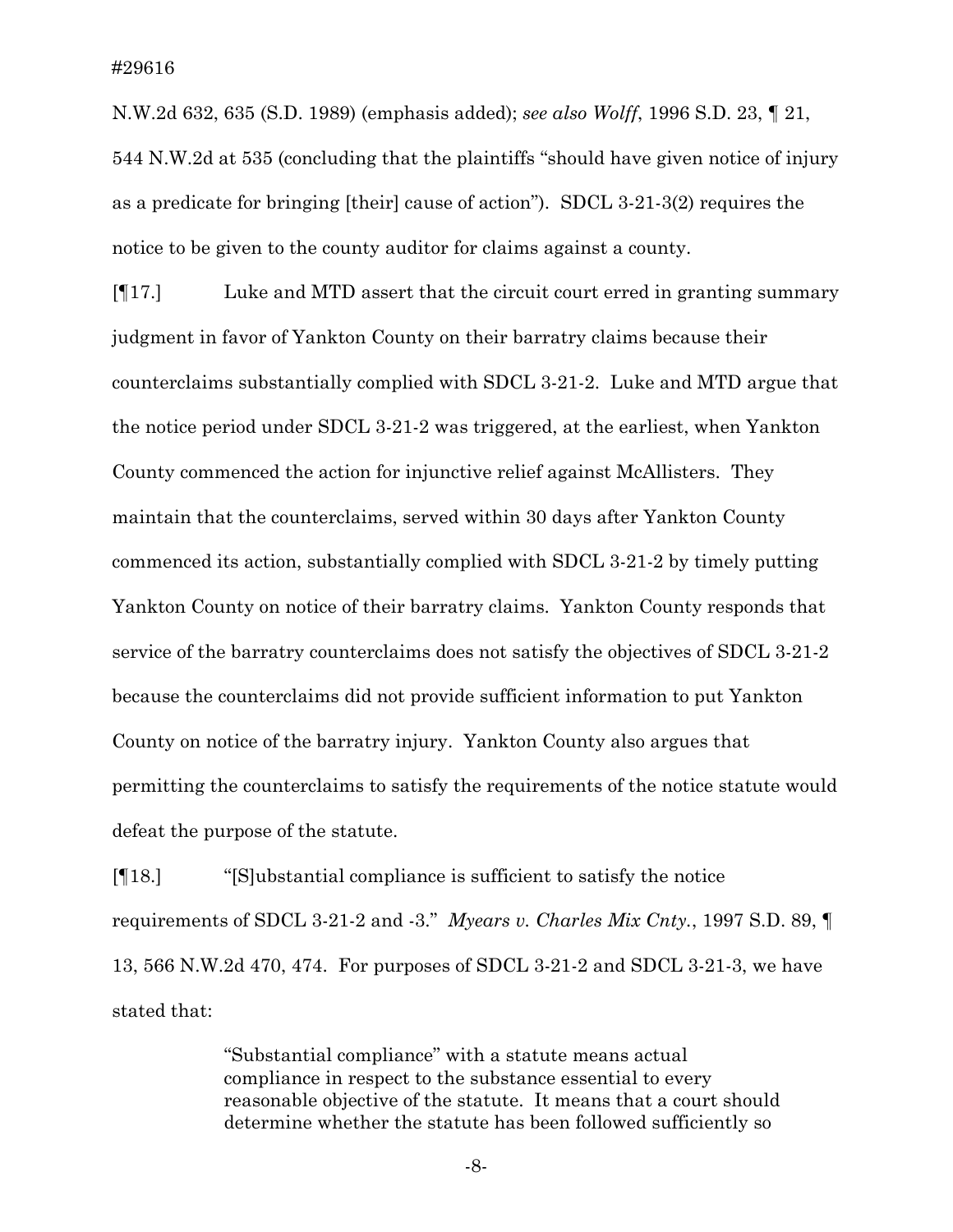as to carry out the intent for which it was adopted. Substantial compliance with a statute is not shown unless it is made to appear that the purpose of the statute is shown to have been served. What constitutes substantial compliance with a statute is a matter depending on the facts of each particular case.

*Id.* (quoting *Larson v. Hazeltine*, 1996 S.D. 100, ¶ 19, 552 N.W.2d 830, 835). It is ultimately a legal question for the Court as to whether the facts of a case constitute substantial compliance. *See id.* ¶ 13, 566 N.W.2d at 475 (determining that plaintiff substantially complied with the notice statutes as a matter of law); *see also Ind. State Highway Comm'n v. Morris*, 528 N.E.2d 468, 471 (Ind. 1988) ("The question of compliance is not a question of fact for the jury but ultimately a legal determination to be made by the court.").

[¶19.] In considering whether a particular notice substantially complies with the statute, we have discussed seven purposes for the notice statute in SDCL 3-21- 2. *Anderson v. Keller*, 2007 S.D. 89, ¶ 13, 739 N.W.2d 35, 40. These purposes include:

> (1) To investigate evidence while fresh; (2) to prepare a defense in case litigation appears necessary; (3) to evaluate claims, allowing early settlement of meritorious ones; (4) to protect against unreasonable or nuisance claims; (5) to facilitate prompt repairs, avoiding further injuries; (6) to allow the [public entity] to budget for payment of claims; and (7) to insure that officials responsible for the above tasks are aware of their duty to act.

*Id.* (quoting *Myears*, 1997 S.D. 89, ¶ 13, 556 N.W.2d at 474). Additionally, "[s]ubstantial compliance requires that the person who receives the notice be someone who could take necessary action to ensure that the statutory objectives are met." *Id.* ¶ 16, 739 N.W.2d at 40; *see also* SDCL 3-21-3.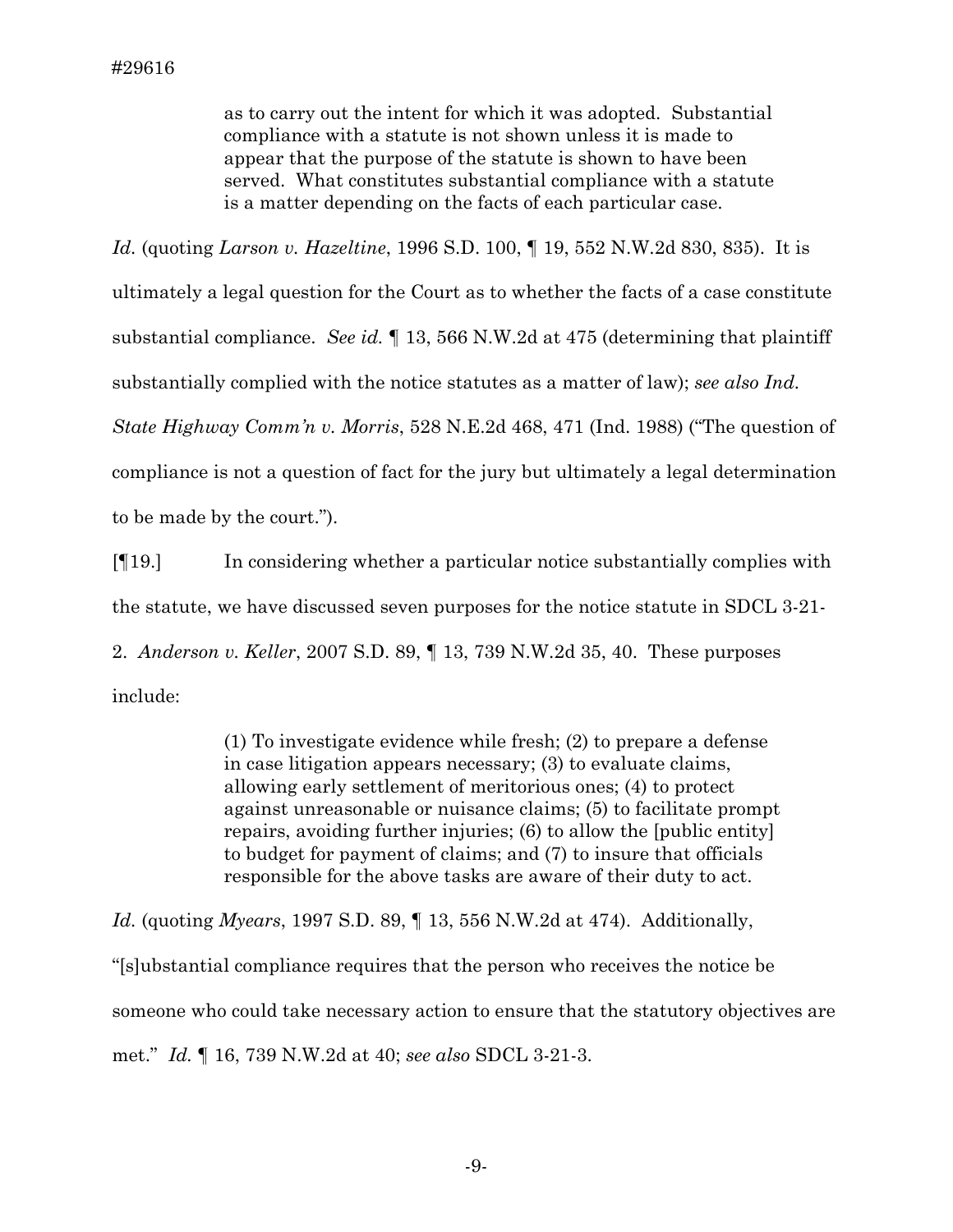[¶20.] A counterclaim may substantially comply with SDCL 3-21-2 and SDCL 3-21-3 when it satisfies the objectives of the notice statutes. Other courts considering a similar issue have held that a counterclaim filed against a public entity that arises out of the same facts as the complaint filed by the public entity is sufficient to satisfy the purposes of requiring notice to public entities. *See Urb. Renewal Agency of Coos Bay v. Lackey*, 549 P.2d 657, 661 (Or. 1976) (holding that a tort counterclaim filed against a state agency substantially satisfies the purposes of the notice statute when served on the agency's attorney); *see also State, By & Through Welfare Div. of Dep't of Health, Welfare & Rehab. v. Cap. Convalescent Ctr., Inc.*, 547 P.2d 677, 680 (Nev. 1976) (finding that a compulsory counterclaim arising out of the same transaction or occurrence as the complaint does not create surprise, and therefore satisfies the purpose of the notice statute).

[¶21.] Here, Luke and MTD's counterclaims satisfied the written notice requirements as the counterclaim advised Yankton County of the time, location, and cause of the injury by alleging a claim for injuries that resulted from Yankton County's initiation of an alleged frivolous and meritless action. Although the counterclaims were not provided to the county auditor, they were served on Klimisch, as the Yankton County State's Attorney, who was "someone who could take necessary action to ensure that the statutory objectives are met" under SDCL 3-21-3. *See Anderson*, 2007 S.D. 89, ¶ 16, 739 N.W.2d at 40.

[¶22.] The counterclaims gave Yankton County the opportunity to investigate and evaluate the claims, prepare a defense, protect itself from additional claims, budget for the action, and put Yankton County officials on notice that they had a

-10-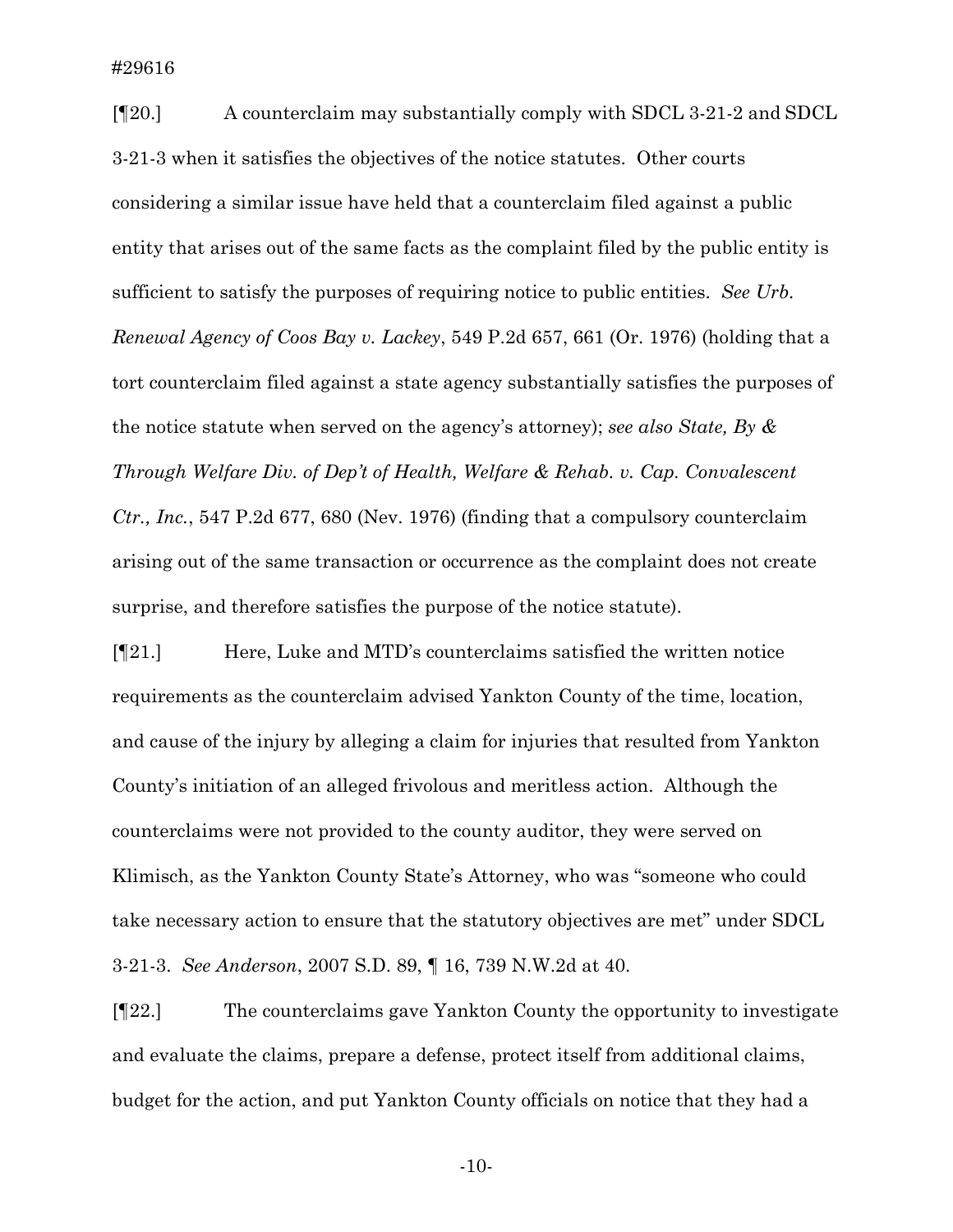duty to act. *See Myears*, 1997 S.D. 89, ¶ 15, 566 N.W.2d at 475 (finding substantial compliance when "the county received all the benefits early notice confers"); *see also Helle v. Brush*, 292 N.E.2d 372, 374 (Ill. 1973) (explaining that a counterclaim satisfies the objectives of a notice statute because "the fact that the public entity commenced the action indicates that the facts were not stale, and the avowed purpose of avoiding the expenses of litigation cannot be achieved since the public entity initiated the litigation"). The counterclaims further provided Yankton County an opportunity to settle or dismiss the alleged meritless claims against Luke and MTD. *See id.*

[¶23.] Because Luke and MTD's barratry counterclaim arises from the complaint filed by Yankton County for the alleged Ordinance violation, any risk of surprise to Yankton County was minimal. Additionally, "there is . . . no reason to require separate written notice of such a claim in advance of the filing of a counterclaim because the expense of litigation has already been substantially incurred" once Yankton County initiated the lawsuit. *Urb. Renewal*, 549 P.2d at 661. Under these circumstances, allowing Luke and MTD to pursue their counterclaim against Yankton County "recognize[s] the fundamental fairness of permitting a defendant to assert any claim he might have arising out of the occurrence for which he is being sued, as well as the desire to permit a defendant to have his complete day in court." *See Helle*, 292 N.E.2d at 375.

[¶24.] "We must be mindful of the consequences of a construction that would impose a standard of absolute compliance on a claimant who has been injured by a public entity." *Myears*, 1997 S.D. 89, ¶ 16, 566 N.W.2d at 475 (citation omitted).

-11-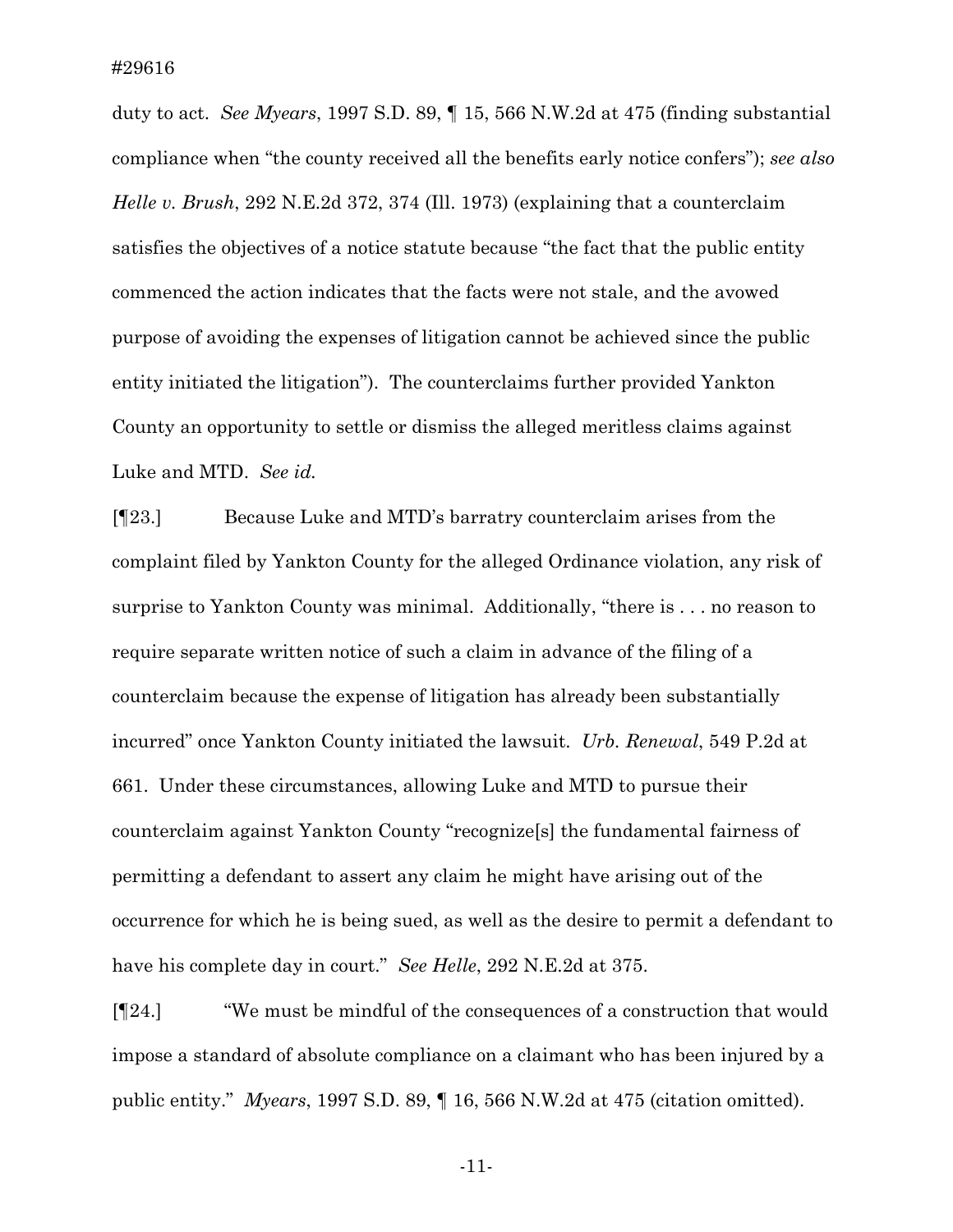Notice statutes "are designed to protect governmental agencies from stale and fraudulent claims, provide an opportunity for timely investigation and encourage settling meritorious claims[, but] should not be used as traps for the unwary when their underlying purposes have been satisfied." *Id.* ¶ 12, 556 N.W.2d at 473 (quoting *Johnson v. San Diego Unified Sch. Dist.*, 266 Cal. Rptr. 187, 190 (Cal. Ct. App. 1990)) (internal quotation marks omitted). Luke and MTD's counterclaims gave Yankton County "all the benefits early notice confers. To now prohibit a claim against it would give the statute an unintended inflexibility and artificial importance." *See id.* ¶ 15, 566 N.W.2d at 475. We conclude that the circuit court erred in granting summary judgment for Yankton County on Luke and MTD's barratry counterclaims.[3](#page-13-0)

[¶25.] B-Y also filed a counterclaim for barratry against Yankton County, but unlike Luke and MTD's barratry counterclaims, B-Y did not file the barratry claim against Yankton County for more than a year after Yankton County served its complaint. B-Y argues that its injury arising from the barratry action "is one of a 'continuing' nature" and is not complete until Yankton County's action ends in

<span id="page-13-0"></span><sup>3.</sup> In September 2017, Luke and MTD amended their barratry counterclaims to include an allegation that Yankton County's action was also malicious under SDCL 20-9-6.1. We have recognized that SDCL 3-21-2 does not require strict compliance with the information supplied in the written notice. *See Myears*, 1997 S.D. 89, ¶ 15, 566 N.W.2d at 474–75. Rather, written notice is sufficient if it "included enough pertinent information to constitute adequate notice" of the *injury*. *Id.* ¶ 15, 566 N.W.2d at 474. SDCL 3-21-2 does not require the claimant to provide every theory of liability; it only requires written notice of the time, place, and cause of injury underlying the claimant's action. Because Luke and MTD provided sufficient notice of a barratry claim, they can pursue their barratry counterclaim without limitation under SDCL 20-9- 6.1.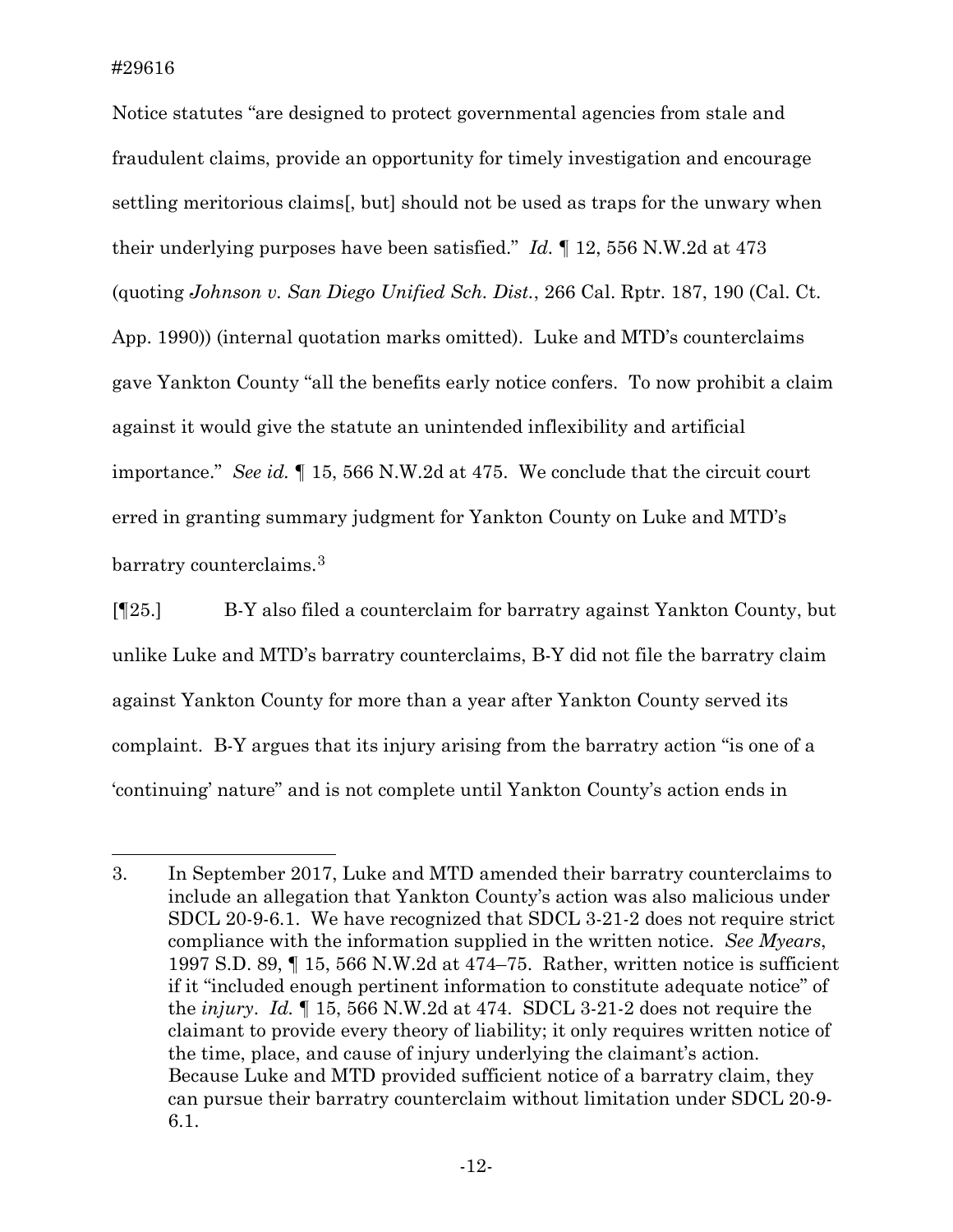finality. B-Y claims that because the statutory period did not accrue until Yankton

County dismissed its claims on March 12, 2021, either the July 3, 2019 letter or B-

Y's counterclaim filed on September 27, 2019 satisfied the notice requirement in

SDCL 3-21-2.

[¶26.] SDCL 20-9-6.1 defines barratry as "the assertion of a frivolous or malicious claim or defense or the filing of any document with malice or in bad faith by a party in a civil action." This Court has further explained that:

> A frivolous action exists when "the proponent can present no rational argument based on the evidence or law in support of the claim" . . . . To fall to the level of frivolousness there must be such a deficiency in fact or law that no reasonable person could expect a favorable judicial ruling . . . . [F]rivolousness "connotes an improper motive or [a] legal position so wholly without merit as to be ridiculous."

*Pioneer Bank & Tr. v. Reynick*, 2009 S.D. 3, ¶ 15, 760 N.W.2d 139, 143 (quoting *Citibank (S.D.), N.A. v. Hauff*, 2003 S.D. 99, ¶¶ 31–32, 668 N.W.2d 528, 537 (some quotation marks omitted)). "A malicious action is one brought for an improper, unjustifiable motive." *Harvieux v. Progressive N. Ins. Co.*, 2018 S.D. 52, ¶ 26, 915 N.W.2d 697, 704 (citation omitted). A malicious action exists "if it is begun in malice, and without probable cause to believe it can succeed, and which finally ends in failure." *Id.* (citation omitted).

[¶27.] When, as here, there exists a dispute as to the date on which the notice requirements of SDCL 3-21-2 are implicated, "we have continuously held that the date of the injury is the triggering event for the 180-day period. *The statute clearly says, 'after the injury,' not 'after the discovery of the injury.*'" *Gakin v. City of Rapid*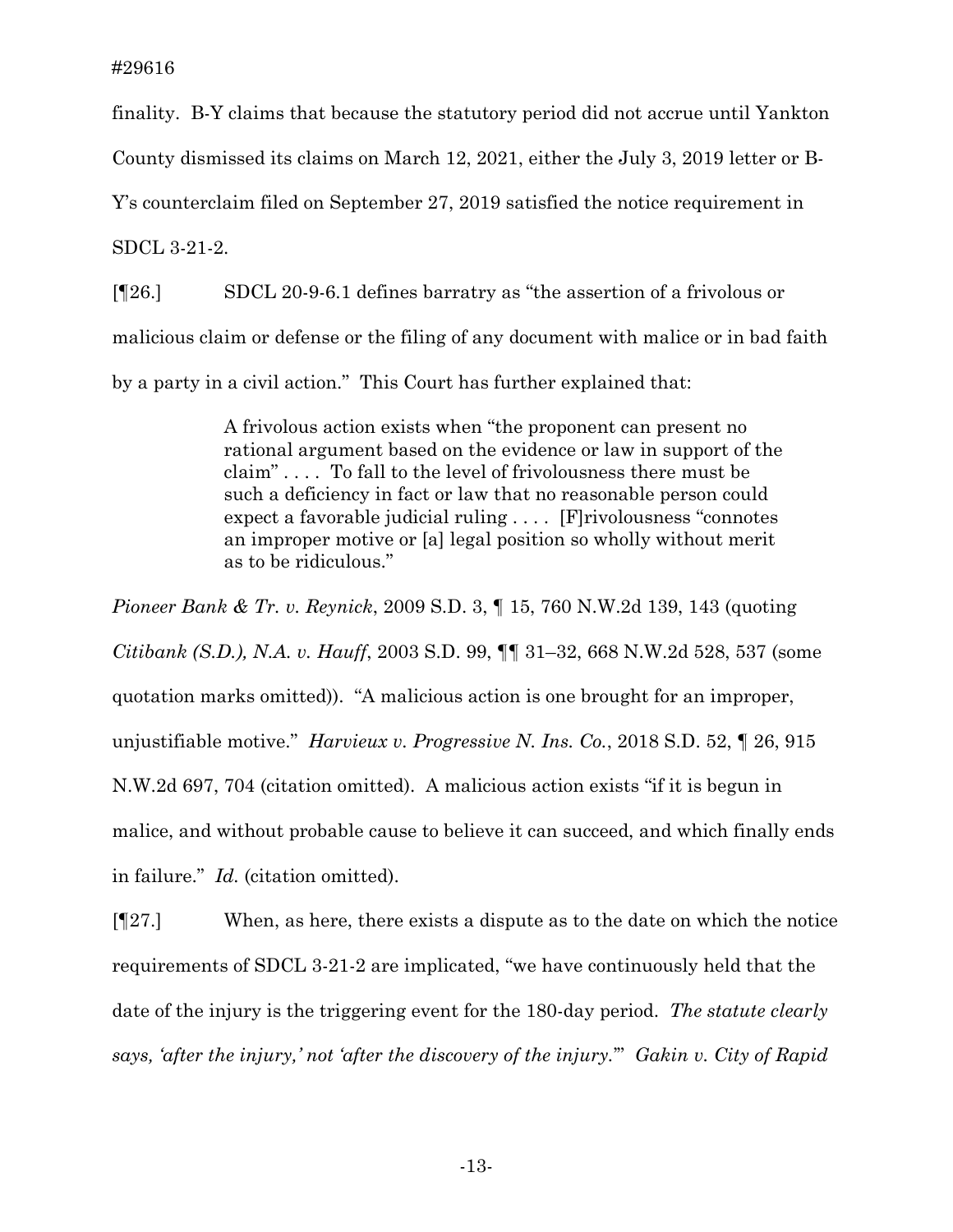*City*, 2005 S.D. 68, ¶ 15, 698 N.W.2d 493, 498 (quoting *Purdy v. Fleming*, 2002 S.D. 156, ¶ 14, 655 N.W.2d 424, 430).

[¶28.] Here, contrary to B-Y's contention, the injury occurred when Yankton County *brought* the alleged frivolous or malicious action. *See Citibank (S.D.), N.A.*, 2003 S.D. 99, ¶ 30, 668 N.W.2d at 537 (providing that a claim for "barratry exists when a party *brings* a frivolous or malicious claim" (emphasis added)). Any injury to B-Y was sustained on that date, and there was no need to wait until the final determination of Yankton County's suit before B-Y could institute the barratry action. Rather, as SDCL 20-9-6.1 provides, the barratry cause of action "may be asserted by filing a pleading *in the same civil action* in which the claim of barratry arises or in a subsequent action." (Emphasis added.) Therefore, even if B-Y did not discover its alleged injury and was unable to prove all the elements of its barratry claim until the Yankton County action was dismissed, the date of injury for the barratry claim occurred no later than the date when B-Y was served with Yankton County's complaint.

[¶29.] B-Y took no action to put Yankton County on notice of its barratry injury as required by the notice statutes within the 180 days after Yankton County commenced the alleged frivolous or malicious action. Neither B-Y's barratry counterclaim nor B-Y's letters sent to Yankton County were provided within 180 days of the alleged injury. The circuit court did not err in granting summary judgment for Yankton County on B-Y's claim for barratry.

-14-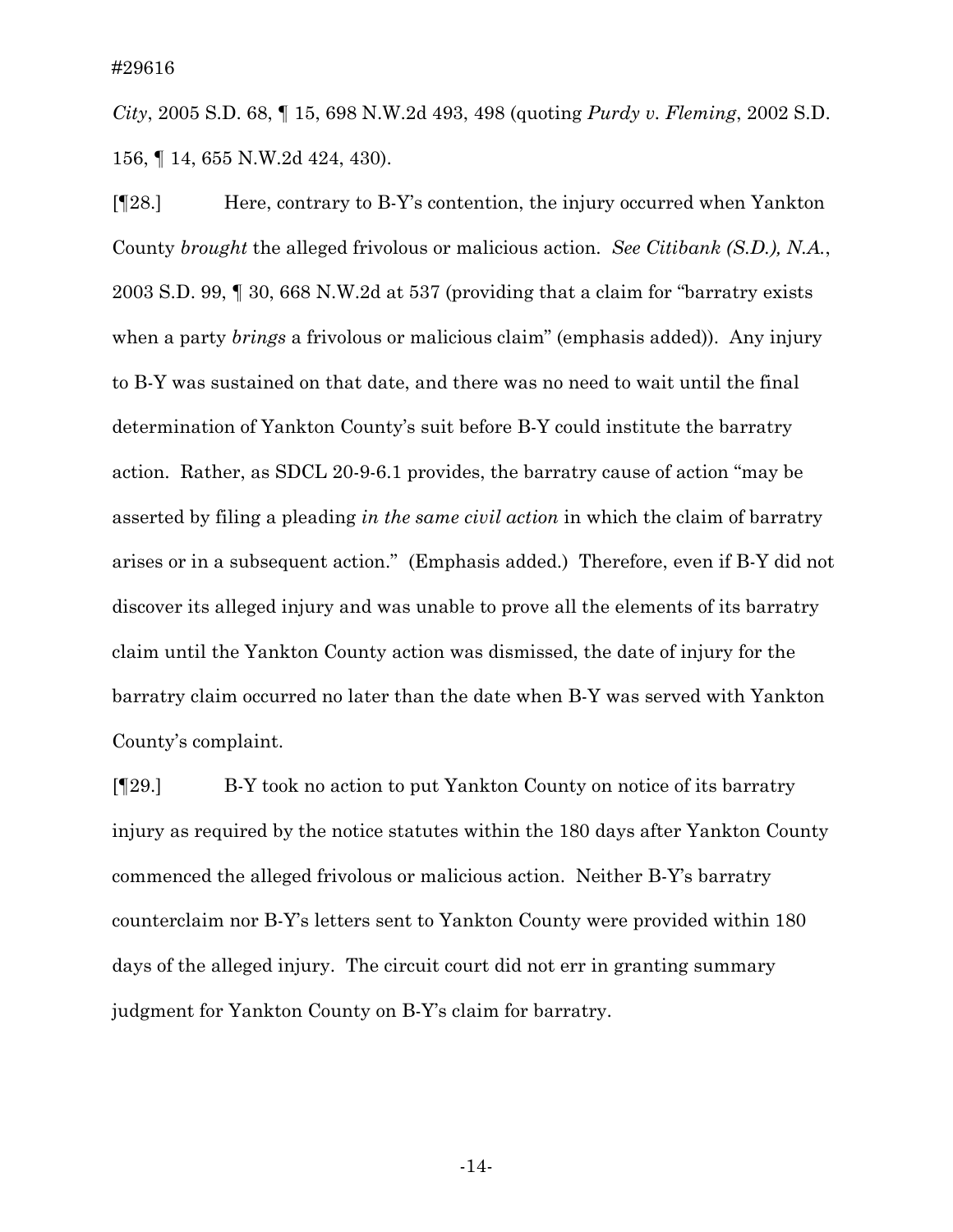### *Abuse of Process*

[¶30.] We next consider whether the circuit court erred in determining that McAllisters failed to provide timely notice pursuant to SDCL 3-21-2 and SDCL 3-21- 3 of the abuse of process claims against Yankton County, Yankton County Entities, Klimisch, and Garrity. McAllisters filed the third-party complaint for abuse of process against Yankton County Entities, Klimisch, and Garrity on August 23, 2019, more than a year after Yankton County commenced the injunction action against McAllisters. Similarly, it was not until a year after Yankton County commenced suit that Luke and MTD amended their counterclaims against Yankton County to add claims for abuse of process and B-Y filed its abuse of process counterclaim against Yankton County.

[¶31.] In the counterclaim and third-party complaint, both the abuse of process and barratry claims focus on Yankton County's commencement of the lawsuit, a lawsuit McAllisters believed to be frivolous and initiated for an ulterior purpose. In regard to a date of injury for purposes of SDCL 3-21-2, McAllisters' appellate briefs do not clearly distinguish their abuse of process claims from their barratry claims.

[¶32.] We recognize that barratry and abuse of process are similar causes of action and may have similar underlying injuries for purposes of SDCL 3-21-2. However, these claims are distinct and have different elements. In *Specialty Mills, Inc. v. Citizens State Bank*, we provided the following explanation of an abuse of process claim:

> Abuse of process consists of the malicious misuse or misapplication of legal process *after its issuance* to accomplish

> > -15-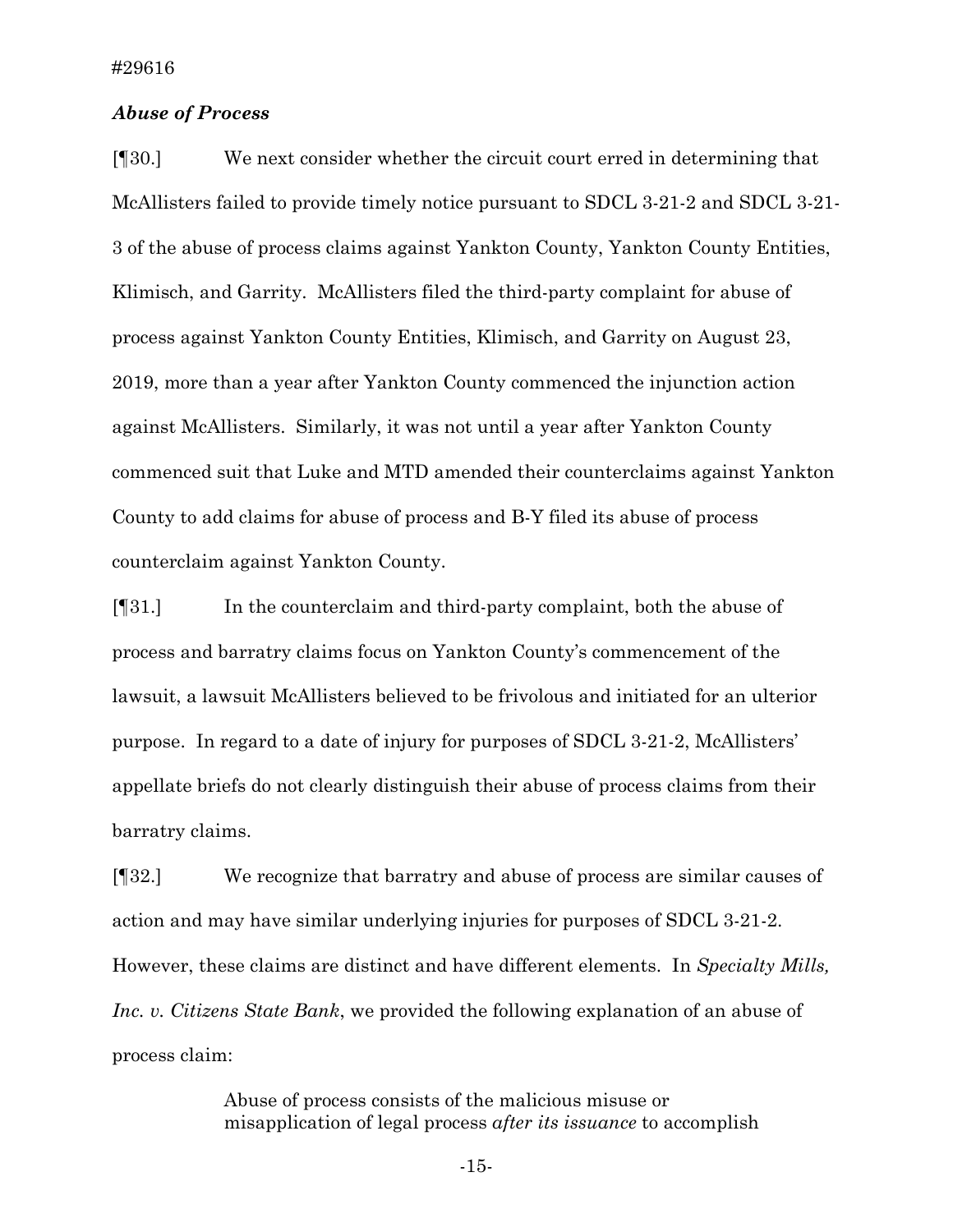. . . .

some collateral purpose not warranted or properly attainable thereby.

It differs from malicious prosecution [or barratry] in that it is not necessary to show that the action in which the process was used was without probable cause or that it terminated favorably to the plaintiff.

1997 S.D. 7, ¶ 20, 558 N.W.2d 617, 623 (citation omitted). "The essential elements of [the abuse of process] cause of action are 1) an ulterior purpose, and 2) an act in the use of process which is improper in the regular prosecution of the proceeding."[4](#page-17-0)  *Id.*

[¶33.] At oral argument, when asked to clarify when the abuse of process injury occurred, McAllisters offered that Yankton County's filing of its complaint in July 2018 was the triggering event for purposes of SDCL 3-21-2. McAllisters further acknowledged that they did not thereafter provide notice within 180 days of Yankton County commencing its lawsuit, and Luke and MTD have not argued that their barratry counterclaim provided sufficient notice of the cause of any injury associated with their abuse of process claim. Instead, McAllisters rely solely upon theories of fraudulent concealment and estoppel to argue that SDCL 3-21-2 was tolled with respect to their abuse of process claims. They contend that the July 3, 2019 letter to Klimisch or their third-party complaint or amended counterclaims alleging abuse of process provided sufficient notice of the abuse of process injury within the tolled notice period. Therefore, we must determine whether the notice period under SDCL 3-21-2 was tolled by fraudulent concealment or estoppel.

<span id="page-17-0"></span><sup>4.</sup> Whether McAllisters have alleged acts aligning with these elements is not at issue in this appeal; rather, only the question whether they provided timely notice of their alleged abuse of process claims is before us.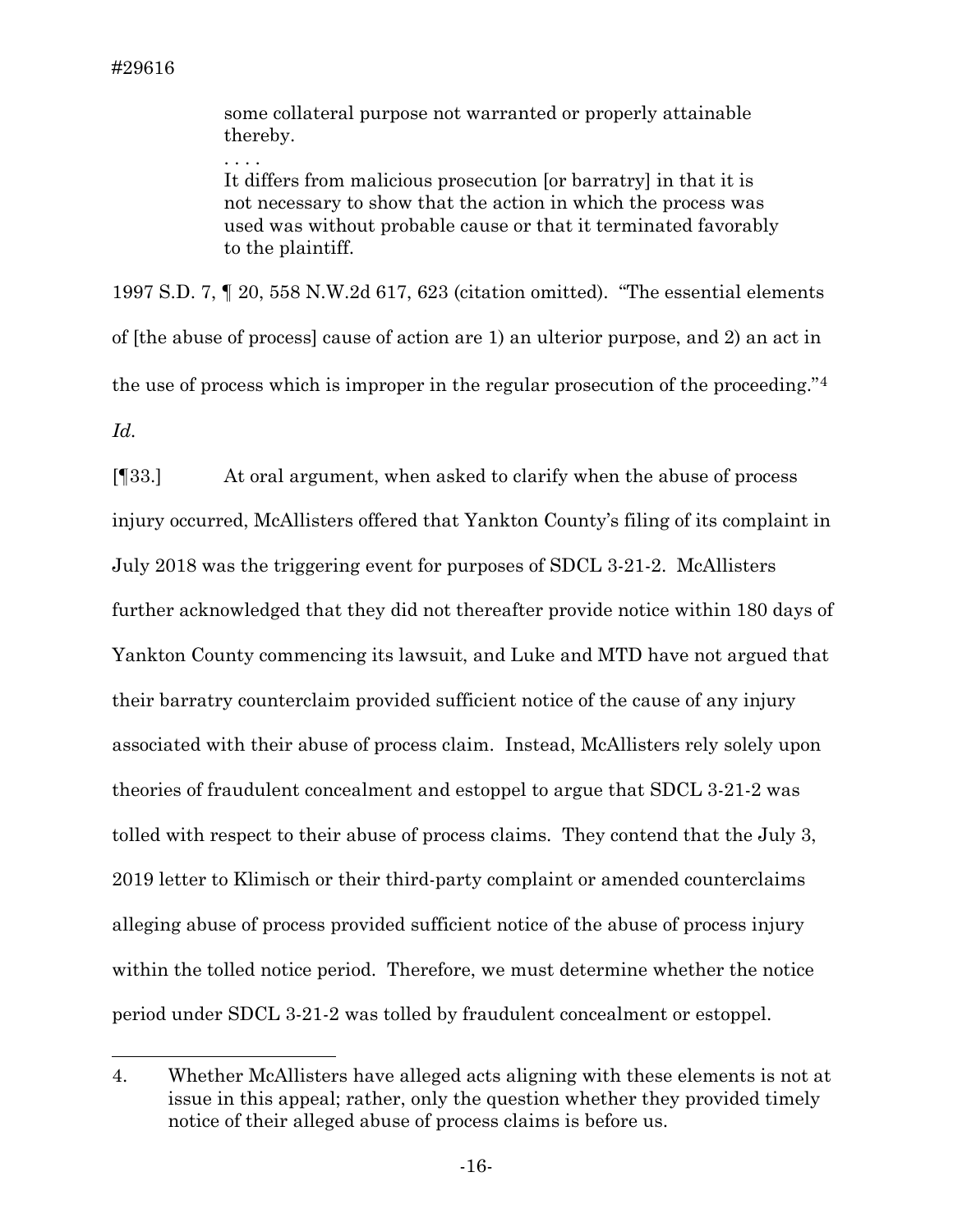[¶34.] "[F]raudulent concealment may toll the statute of limitations and this doctrine may be extended to a notice of claim provision." *Gakin*, 2005 S.D. 68, ¶ 18, 698 N.W.2d at 499 (quoting *Purdy*, 2002 S.D. 156, ¶ 18, 655 N.W.2d at 431) (internal quotation marks omitted). As we have previously explained:

> In the absence of some trust or confidential relationship between the parties there must be some affirmative act or conduct on the part of the defendant designed to prevent, and which does prevent, the discovery of the cause of action. Mere silence, in the absence of a duty to speak, is not ordinarily sufficient  $\dots$ . [I]f a trust or confidential relationship exists between the parties, which imposes a duty to disclose, mere silence by the one under that duty constitutes fraudulent concealment.

*Conway v. Conway*, 487 N.W.2d 21, 23–24 (S.D. 1992) (citation omitted). Therefore,

"we first must determine whether a fiduciary relationship existed between the

parties." *Purdy*, 2002 S.D. 156, ¶ 18, 655 N.W.2d at 431*.*

The existence of a fiduciary duty and the scope of that duty are questions of law for the court. Generally, in such a relationship, the "property, interest or authority of the other is placed in charge of the fiduciary." In *Garrett v. BankWest, Inc.*, we found that a "fiduciary relationship imparts a position of peculiar confidence placed by one individual in another." Normally, in a fiduciary relationship, one of the parties has a superior power over the other.

*Gakin*, 2005 S.D. 68, ¶ 19, 698 N.W.2d at 500 (citation omitted).

[¶35.] A fiduciary relationship was not present here. McAllisters did not

place B-Y or MTD under the authority and control of Yankton County. Further,

Yankton County, Yankton County Entities, Garrity, and Klimisch did not have a

confidential relationship with McAllisters, and McAllisters have not identified any

special duties arising from Yankton County's application of its zoning regulations.

*See Fodness v. City of Sioux Falls*, 2020 S.D. 43, ¶ 15, 947 N.W.2d 619, 626 (A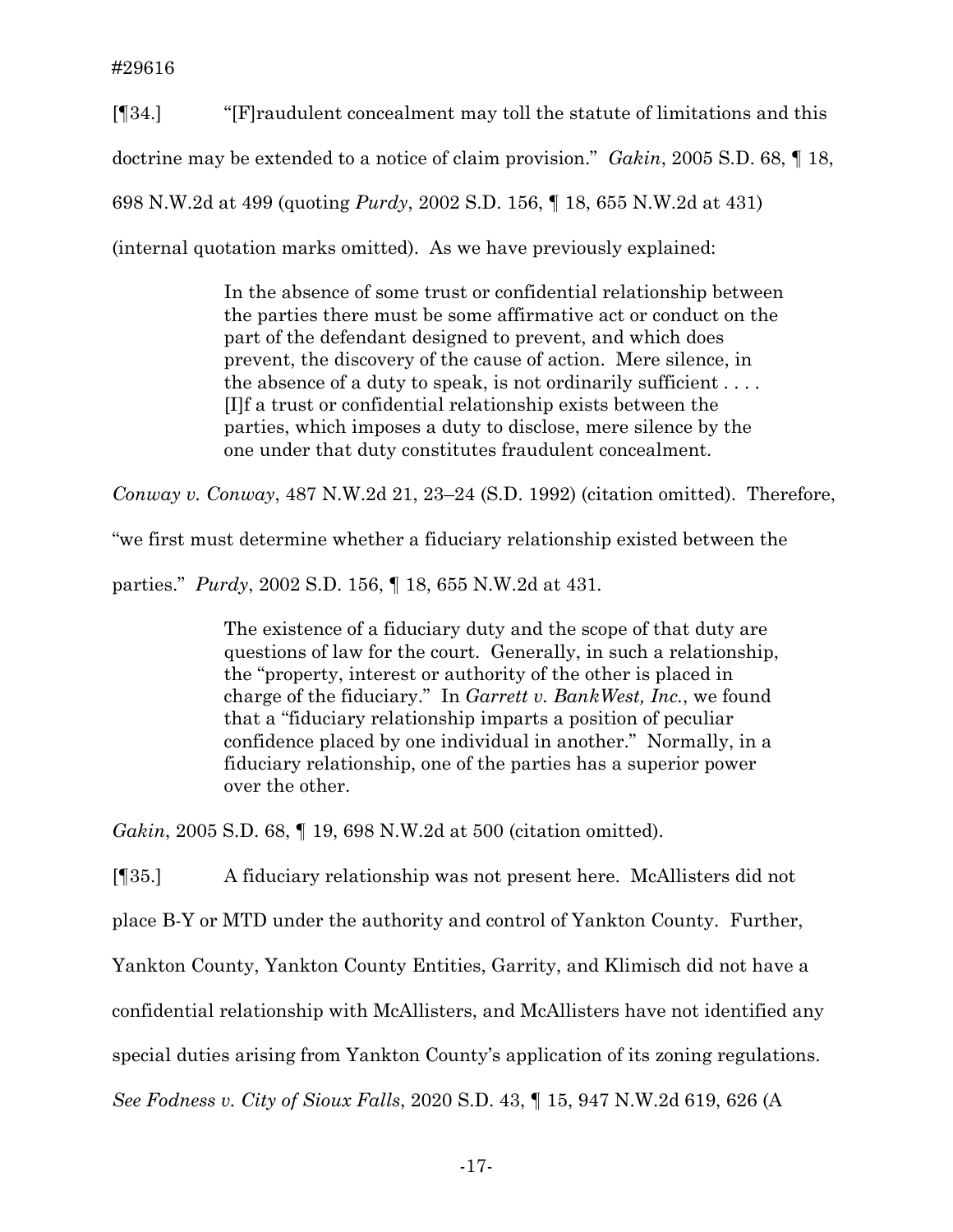special duty "arises only when there are additional indicia that the municipality has undertaken the responsibility of not only protecting itself, but also undertaken the responsibility of protecting a particular class of persons[.]" (citation omitted)).

[¶36.] "In the absence of a fiduciary relationship, fraudulent concealment does not exist simply because a cause of action remains undiscovered, but only when the defendant affirmatively prevents discovery." *Purdy*, 2002 S.D. 156, ¶ 20, 655 N.W.2d at 431. McAllisters claim they were unaware of the alleged malicious nature of Yankton County's action until May 2019, when a commissioner related that the County's decision to commence the lawsuit had to do with an issue related to Fire & Ice (the unrelated business owned and operated by Luke). However, viewing the evidence most favorably to McAllisters, there is no evidence in the record of affirmative actions by Yankton County, Yankton County Entities, Garrity, or Klimisch that were designed to prevent McAllisters from discovering their alleged abuse of process injury. As such, the doctrine of fraudulent concealment did not toll the notice period.

[¶37.] McAllisters also argue that Yankton County, Yankton County Entities, Garrity, and Klimisch are estopped from asserting the affirmative defense of SDCL 3-21-2. "[A]n estoppel can be applied against public entities in exceptional circumstances to 'prevent manifest injustice.'" *Smith v. Neville*, 539 N.W.2d 679, 682 (S.D. 1995) (citation omitted). "While the State and its agents have no legal duty to gratuitously hand out legal advice on notice statutes, neither do they have the right under the statutes to affirmatively mislead." *Id.* at 681–82. However, "mere innocent silence or inaction will not work an estoppel unless one remains

-18-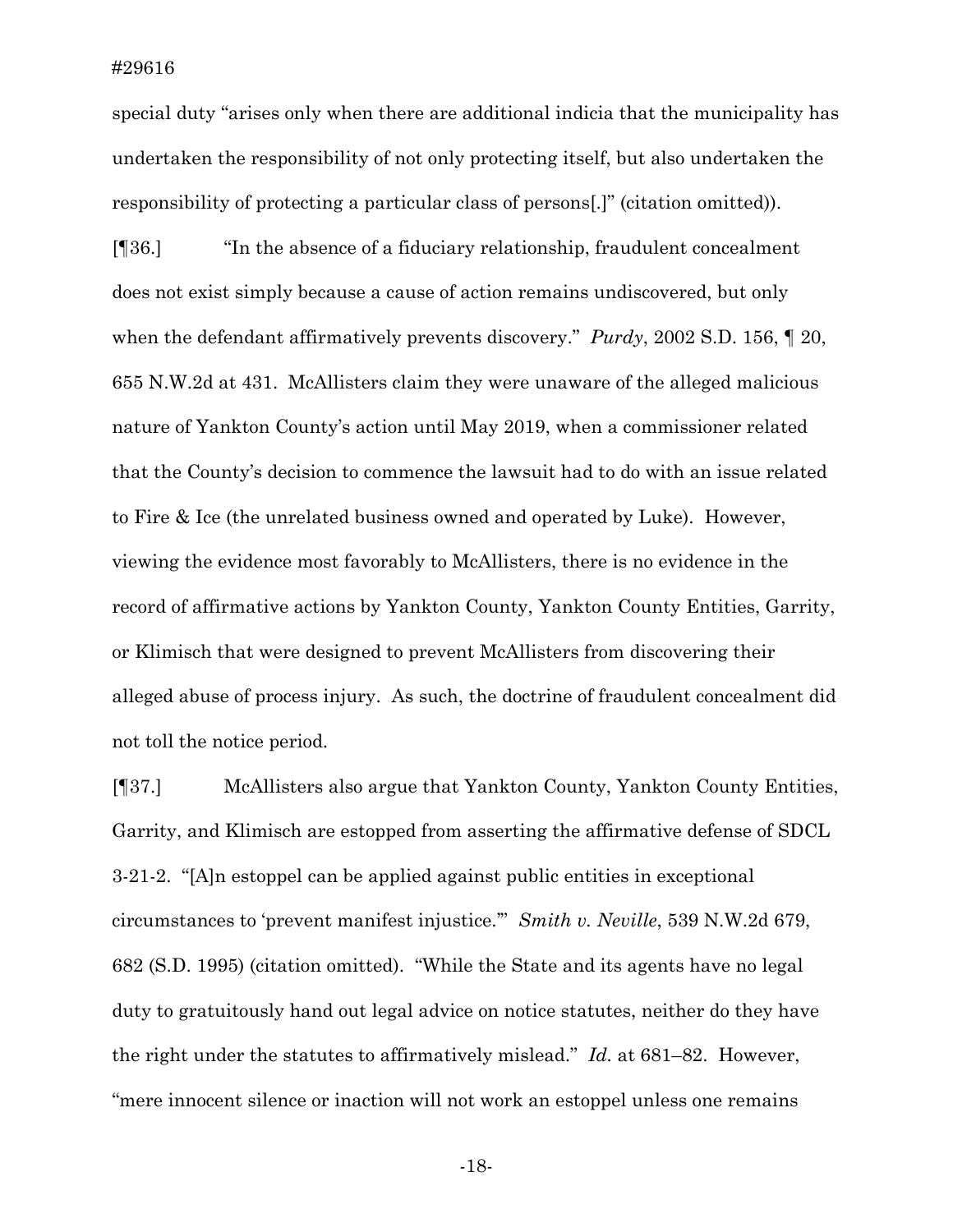silent when he has a duty to speak. Generally, to work an estoppel, there must be some intended deception in the conduct or declaration of the party to be estopped. The conduct must have induced the other party to alter his position or do that which he would not otherwise have done to his prejudice." *Id.* at 682 (quoting *Hanson v. Brookings Hosp.*, 469 N.W.2d 826, 828–29 (S.D. 1991)).

[¶38.] In *Smith v. Neville*, we applied estoppel to toll the 180-day notice period when the State and its claims adjuster took affirmative actions "that would cause an objectively reasonable person to believe that the proper authorities of the State had received notice and that nothing else was necessary on the part of the private citizen to have his claim processed." *Id.* at 682. Contrary to *Smith*, Yankton County, Yankton County Entities, Garrity, and Klimisch did not take affirmative actions that would have created a reasonable impression that McAllisters had complied with the notice statute for their abuse of process claims. Yankton County had no duty to advise McAllisters to provide notice of any other potential injuries arising from Yankton County's complaint.

[¶39.] Therefore, the circuit court properly dismissed McAllisters' abuse of process claims against Yankton County, Yankton County Entities, Garrity, and Klimisch.

## *Civil Conspiracy of Abuse of Process*

[¶40.] McAllisters argue that Garrity and Klimisch conspired to commit abuse of process by filing and leveraging the lawsuit against McAllisters in order to stop them from operating B-Y and Fire & Ice. "A civil conspiracy is, fundamentally, an agreement to commit a tort." *Kirlin v. Halverson*, 2008 S.D. 107, ¶ 59, 758

-19-